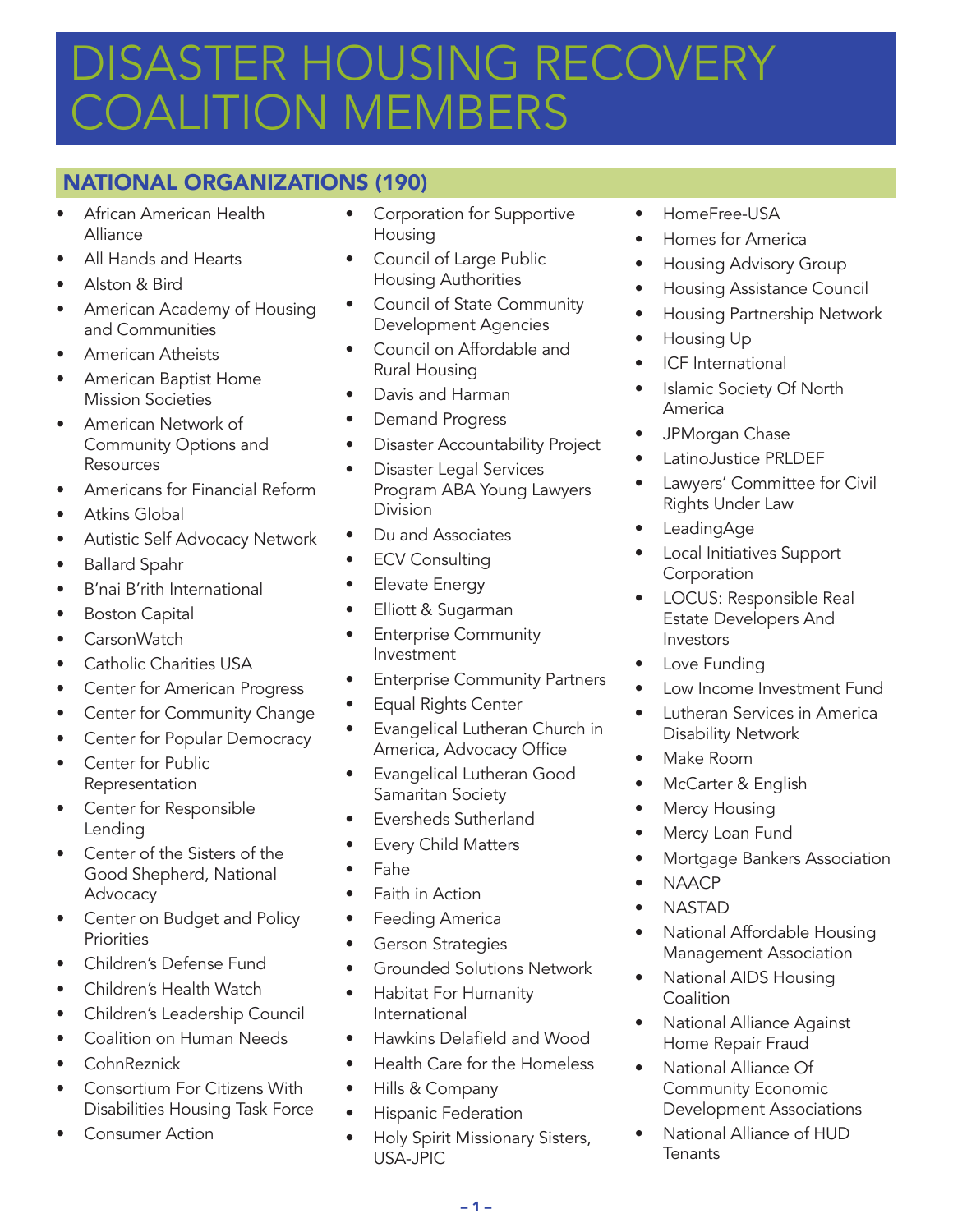- National Alliance on Mental Illness
- National Alliance to End Homelessness
- National Association For County Community And Economic Development
- National Association for Latino Community Asset Builders
- National Association of Affordable Housing Lenders
- National Association of Home Builders
- National Association of Housing and Redevelopment **Officials**
- National Association of Latino Community Asset Builders
- National Association of Local Housing Finance Agencies
- National Association of Neighborhoods
- National Association of Realtors
- National Association of the Deaf
- National Black Justice **Coalition**
- National CAPACD
- National Center for Healthy Housing
- National Center For Transgender Equality
- National Church Residences
- National Coalition for Latinxs with Disabilities
- National Coalition for the Homeless
- National Community Development Association
- National Community Reinvestment Coalition
- National Community Stabilization Trust
- National Congress for Community Economic Development
- National Consumer Law **Center**
- National Council of Jewish Women
- National Council of State Housing Agencies
- National Council on Disability
- National Council on Independent Living
- National Development Council
- National Disability Rights **Network**
- National Disaster Legal Services
- National Domestic Violence Hotline
- National Education Association
- National Fair Housing Alliance
- National Health Care For The Homeless Council
- National Housing and Rehabilitation Association
- National Housing Conference
- National Housing Institute
- National Housing Law Project
- National Housing Resource **Center**
- National Housing Trust
- National Institute of Standards and Technology (NIST)
- National Law Center on Homelessness & Poverty
- National League of Cities
- National Leased Housing Association
- National LGBTQ Task Force Action Fund
- National Low Income Housing **Coalition**
- National Multifamily Housing Council
- National NeighborWorks **Association**
- National Network to End Domestic Violence
- National Stabilization Trust
- National Urban League
- Natural Resources Defense Council
- NeighborWorks America
- Neighborworks Capital
- NETWORK Lobby for Catholic Social Justice
- Nixon Peabody
- Novogradac & Company
- Oxfam America
- Paralyzed Veterans of America
- PathStone Corporation
- Policylink
- Portlight Inclusive Disaster **Strategies**
- Poverty & Race Research Action Council
- Presbyterian Church (U.S.A.), Office of Public Witness
- Preservation Of Affordable Housing
- Pro Bono Net
- Prosperity Now
- Public Advocates
- Public Citizen
- Public Housing Authorities Directors Association
- Quadel Consulting & Training
- Racial and Ethnic Health Disparities Coalition
- Rebuilding Together
- Refugees International
- **RESULTS**
- Right to the City
- Rural Community Assistance **Corporation**
- Salvation Army
- Sargent Shriver National Center on Poverty Law
- Sierra Club
- Skadden
- Smart Growth America
- Stewards Of Affordable Housing For The Future
- Strategies 360
- Technical Assistance **Collaborative**
- The Arc of the United States
- The Collingwood Group
- The Disaster Law Project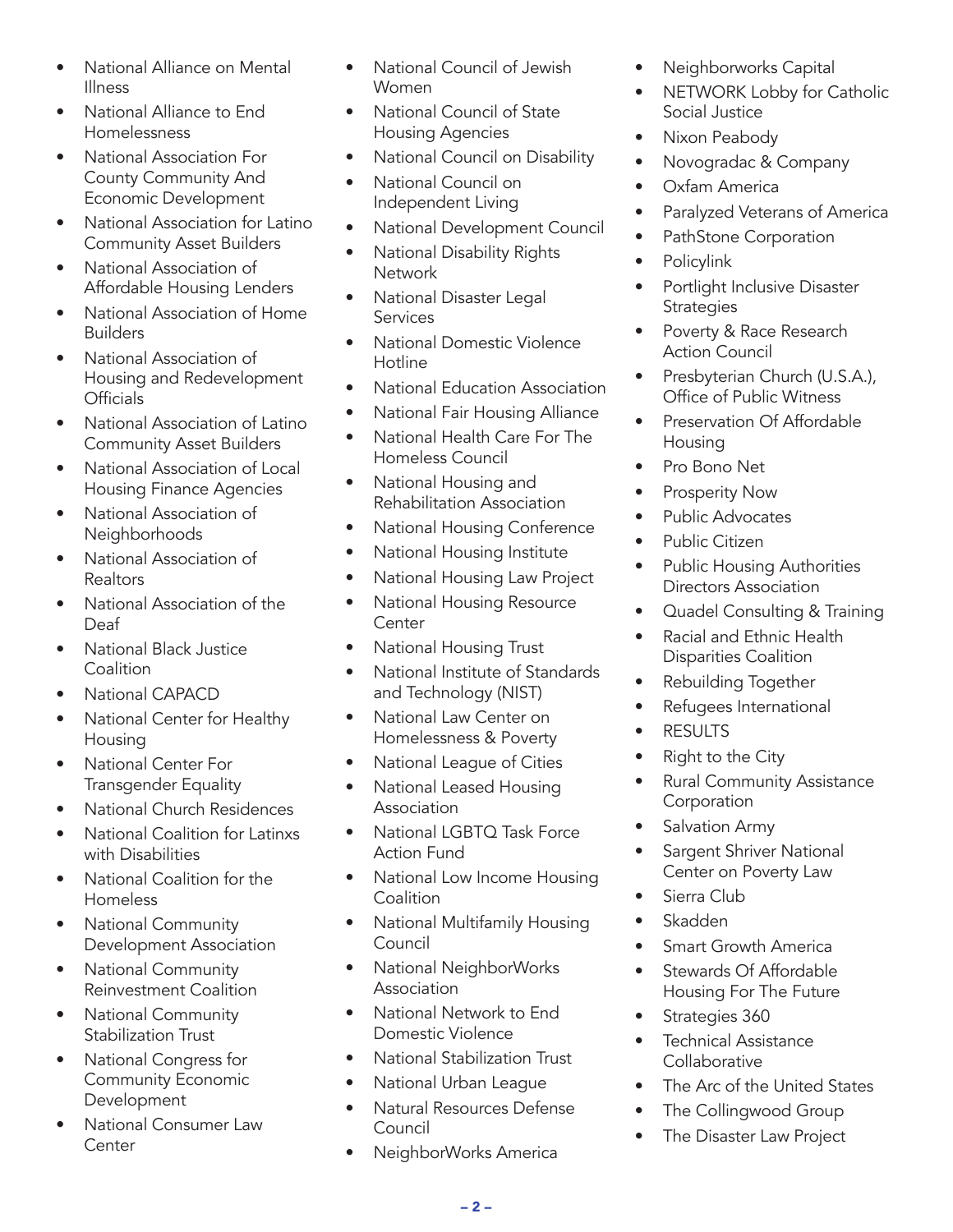- The Jewish Federations of North America
- The NHP Foundation
- The Schiff Group
- The Sharing Community
- The Workers Center
- Tidwell Group
- UnidosUS
- Universal Living Wage
- Urban Institute
- Voices for Civil Justice
- Volunteers of America
- Zigas & Associates

# STATE AND LOCAL ORGANIZATIONS (594)

# Alabama

- Center for Fair Housing
- Central Alabama Fair Housing **Center**
- City of Florence
- Collaborative Solutions
- Community Service Programs of West Alabama
- Fair Housing Center of Northern Alabama
- Low Income Housing Coalition of Alabama
- Alaska
- Alaska Community Development Corporation
- Love INC of the Kenai Peninsula
- Sitka Community Land Trust

# Arizona

- Ability360
- Southwest Fair Housing Council
- Arizona Housing Coalition

# Arkansas

- Association of Programs for Rural Independent Living
- City of Fort Smith
- Housing Authority of Star City

# California

- Abode Communities
- Age Well Senior Services
- Asian Pacific Institute on Gender-Based Violence
- California Coalition for Rural Housing
- California Department of Housing and Community Development
- California Homeless Youth Project
- California Housing Consortium
- California Housing Partnership Corporation
- California Rural Legal Assistance
- Center for Sustainable **Neighborhoods**
- Colchester Creek
- County of Napa, Health & Human Services Agency
- Disability Rights Education and Defense Fund
- Downtown Women's Center
- EAH Housing
- Fair Housing Advocates of Northern California
- Fair Housing Council of Orange County
- Fair Housing Council of Riverside County, Inc.
- Fair Housing Council of the San Fernando Valley
- Fair Housing Napa Valley
- Greater Napa Valley Fair Housing Center
- Housing California
- Housing Rights Center
- Inland Fair Housing and Mediation Board
- Legal Aid Association of California
- Los Arcos
- Oakland Tenants Union
- Orange County United Way
- Project Sentinel
- PYATOK Architects
- Redding Pilgrim House
- Rural Communities Housing Development Corporation
- Sacramento Regional Coalition to End Homelessness
- San Diego Housing Commission
- St. Pete Progressives
- State of California, Housing and Community Development
- SV@Home
- U.S. Veterans Initiative, Homeless Feeding & Housing **Services**
- University of Southern California
- Voces Verdes
- Western Center on Law and Poverty

# Colorado

- American Planning Association, Colorado
- Colorado Coalition For The Homeless
- Community Restoration **Partners**
- Denver Metro Fair Housing **Center**
- Denver Relief Consulting
- Habitat for Humanity of Pueblo
- Metro Denver Homeless Initiative
- Spector and Associates

# **Connecticut**

• Connecticut Fair Housing **Center**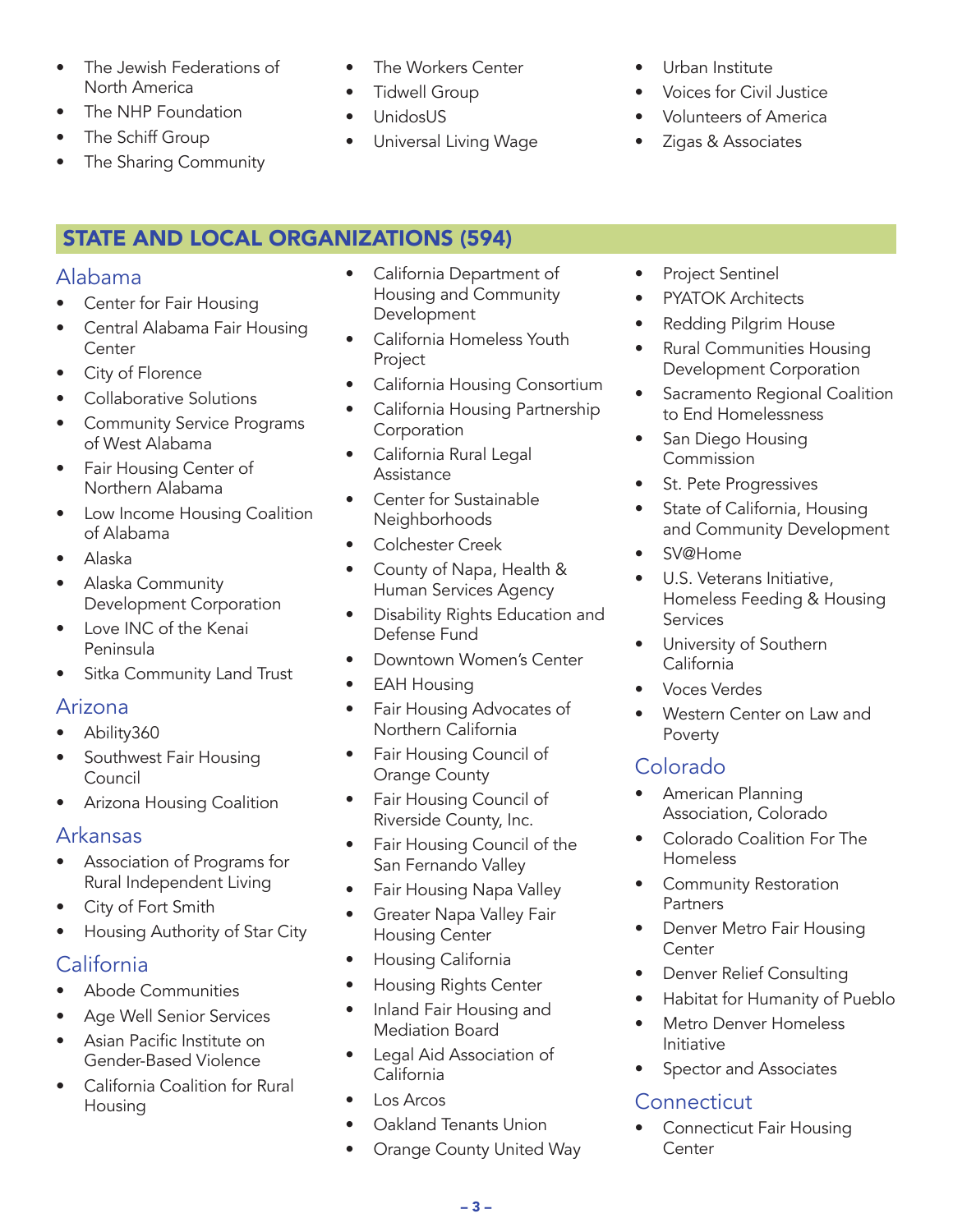- Connecticut Housing Coalition
- Connecticut Legal Rights Project
- Connecticut State Independent Living Council
- Greater Hartford Legal Aid
- Housing Development Fund

# District of Columbia

- Community Preservation and Development Corporation
- DC Coalition Against Domestic Violence
- MANNA
- North Capitol at Plymouth
- Retirement Housing Foundation

# **Delaware**

- Better Homes of Seaford
- Delaware State Housing Authority
- HerStory Ensemble
- Housing Alliance Delaware
- Housing Opportunities of Northern Delaware

# Florida

- Acts 2 Worship Center
- Affordable Homeownership Foundation
- Bay Area Legal Services
- Beautiful Safe Beginnings
- Bonita Bestcs
- Catalyst Miami
- Central Florida Community Action Agency
- Central Florida Regional Planning Council
- Centro De Ayuda Hispana Dba American Help Center
- City of Pompano Beach
- Collier Resource Center, Inc.
- Community Hope Center
- Community Justice Project
- Community Legal Services of Mid-Florida, Inc.
- Community Redevelopment Associates of Florida
- Coordinating County of Broward County
- De Hostos Senior Center
- Disability Rights Florida
- Dr. Arthur Boyer Foundation
- Fair Housing Center of the Greater Palm Beaches
- Family Matters of Flagler
- First Community Christian Pentecostal Church of God
- Florida Alliance for Assistance Services and Technology
- Florida Alliance of Community Development Corporations
- Florida Asian Services Center
- Florida Department of Children and Families
- Florida Housing Coalition
- Florida Legal Services
- Florida Non-Profit Housing
- Florida Southwestern State
- Florida Student Power **Network**
- Florida Supportive Housing **Coalition**
- Good Neighbor Society
- Grace And Truth Community Development Corporation
- H.O.M.E.S., Inc.
- Habitat for Humanity Alachua
- Habitat for Humanity Florida
- Habitat For Humanity Lakeland
- Habitat for Humanity of Hardee County
- Habitat for Humanity of Pinellas City
- Hallisky & Davis
- Housing Authority of the City of Fort Myers
- Housing Leadership Council
- Indian Horizon of Florida
- Jacksonville Area Legal Aid
- Jessie Ball Dupont Fund
- Latino Leadership
- Lee County Development Corporation
- Lee County Homeless **Coalition**
- Legal Services of Greater Miami
- Legal Services of North Florida
- Meals on Wheels South Florida
- Metro North Community Development Corporation
- Miami Homes For All
- NANAY Community Economic Development Corporation
- New Florida Majority
- New Horizons Of The Treasure Coast
- New Smyrna Beach Housing Authority
- Nonprofit Executive Alliance of Broward
- On the Grid Community **Solutions**
- Organize Florida
- Pahokee Housing Authority
- Personal Growth Center
- Pro Source Real Estate And Property Service
- Rebuilding Together Miami-Dade
- Refuge Ministries of Tampa Bay/International
- Religious Of The Sacred Heart Of Mary
- Samaritan Dove
- Samuel's House
- SEIU Florida
- South Florida Board of **Realtists**
- South Florida Community Development Coalition
- St. Johns Housing
- St. Petersburg Neighborhood Housing Services, Inc. dba Neighborhood Home **Solutions**
- Tallahassee Housing Authority
- Tayan Alliances
- The Farmworker Association of Florida
- The Hendrickson Company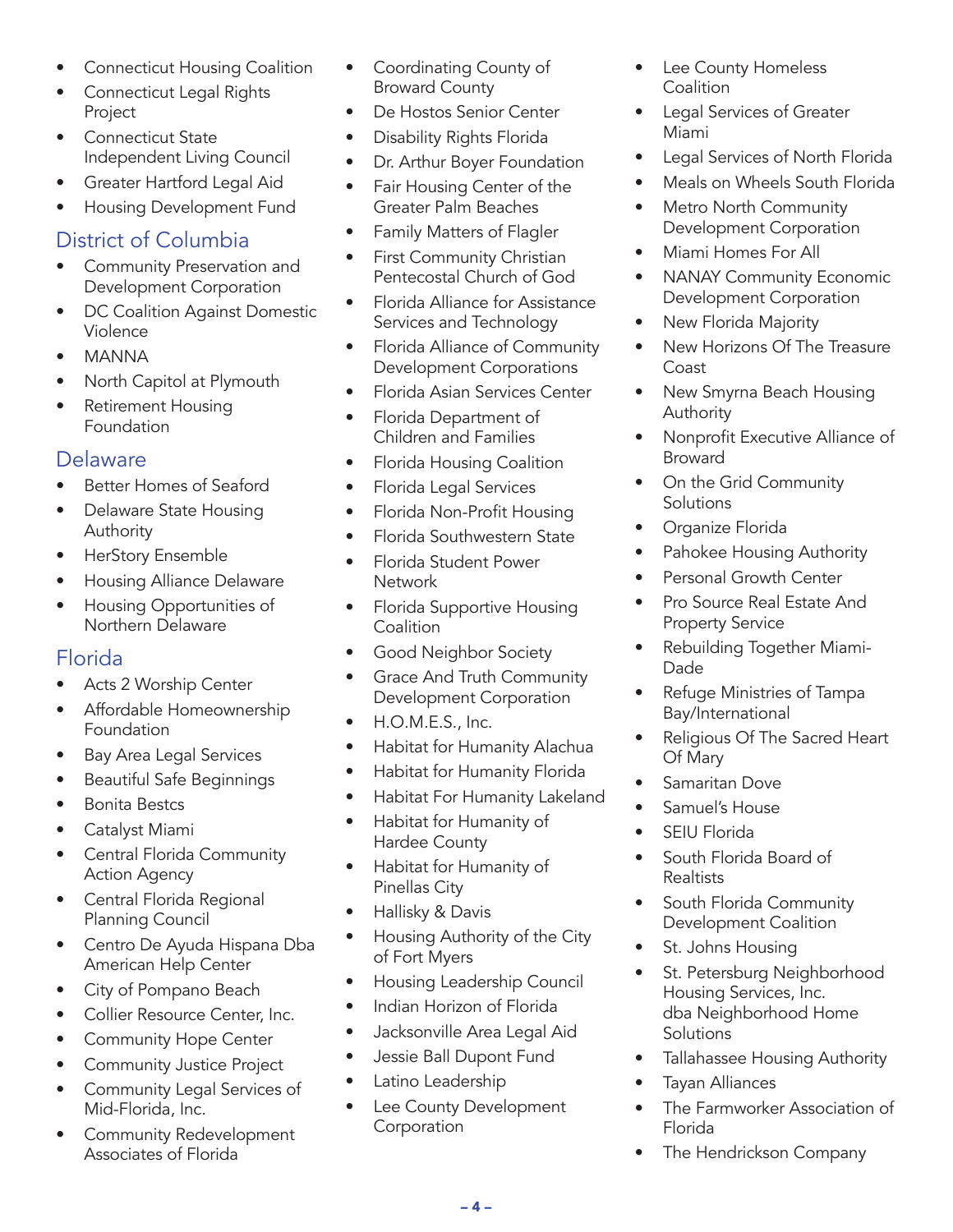- Three Rivers Legal Services
- United Way of Florida
- United Way South Sarasota County
- Univerity of Florida, CityLab
- University of Florida
- Wealth Watchers
- Winter Haven Housing Authority
- Youth and Family Alternatives

# Georgia

- AIG Global Real Estate
- Community Outreach Training Center
- Eversheds Sutherland
- Fuller Center for Housing
- Georgia Advancing Communities Together
- Georgia Coalition Against Domestic Violence
- JCVision and Associates
- KFB Business Consultants
- Metro Atlanta Task Force for the Homeless
- Metro Fair Housing Services
- Our Fine Arts These
- Poz Military Veterans USA
- Savannah-Chatham County Fair Housing Council, Inc.
- Southeast Americans with Disabilities Act Center
- Standup For Kids

#### Hawaii

- Hawaii Appleseed
- Hawaii County Government Office of Housing and Community Development
- The CHOW Project

# Idaho

- City of Nampa
- Intermountain Fair Housing Council
- Living Independence Network Corporation
- South Central Community Action Partnership

# Illinois

- Access Living of Metropolitan Chicago
- Aurora Housing Authority
- Catholic Charities Diocese of Joliet
- Chicago Area Fair Housing Alliance
- Chicago Urban League
- CK and Associates
- Flood Forum USA
- Hispanic Housing Development Corporation
- HOPE Fair Housing Center
- Housing Action Illinois
- Housing Choice Partners
- Latin United Community Housing Association
- Open Communities
- Park Ridge Housing Initiative
- Provincial Council Clerics of St. Viator
- South Suburban Housing **Center**
- The Resurrection Project
- Valerie S. Kretchmer Associates

#### Indiana

- Bridges to Leadership
- Fair Housing Center of Central Indiana
- God's Helping Hand
- Habitat for Humanity of Elkhart **County**
- Lake County, Department of Community Economic Development

#### Iowa

• Polk County Housing Trust Fund

# Kansas

- **Ellsworth Housing Authority**
- Unified Government of Wyandotte County/Kansas City

# Kentucky

• First World Architects Studio

• Stephanie Sweeney & **Associates** 

# Louisiana

- Alembic Community Development
- Blueprints Consulting
- **Catholic Charities Archdiocese** of New Orleans
- Catholic Charities of the Diocese of Baton Rouge
- Cenla Community Action **Committee**
- East Baton Rouge Redevelopment Authority
- **EXP Realty LLC**
- GL Realty Group LLC
- Greater New Orleans Fair Housing Action Center
- Greater New Orleans Housing Alliance
- HousingNOLA
- Jane Place Neighborhood Sustainability Initiative
- L9WHA
- Louisiana Budget Project
- Louisiana Appleseed
- Mental Health America of Louisiana
- MQVN Community Development Corporation
- Providence Community Housing
- Re/Max First
- Sapience Strategies

#### Maine

- Avesta Housing
- CEI
- **Freeport Housing Trust**
- Maine Affordable Housing **Coalition**

# Maryland

- Abt Associates
- Advocacy and Training Center
- Asian-American Homeownership Counseling
- Autism Women's Network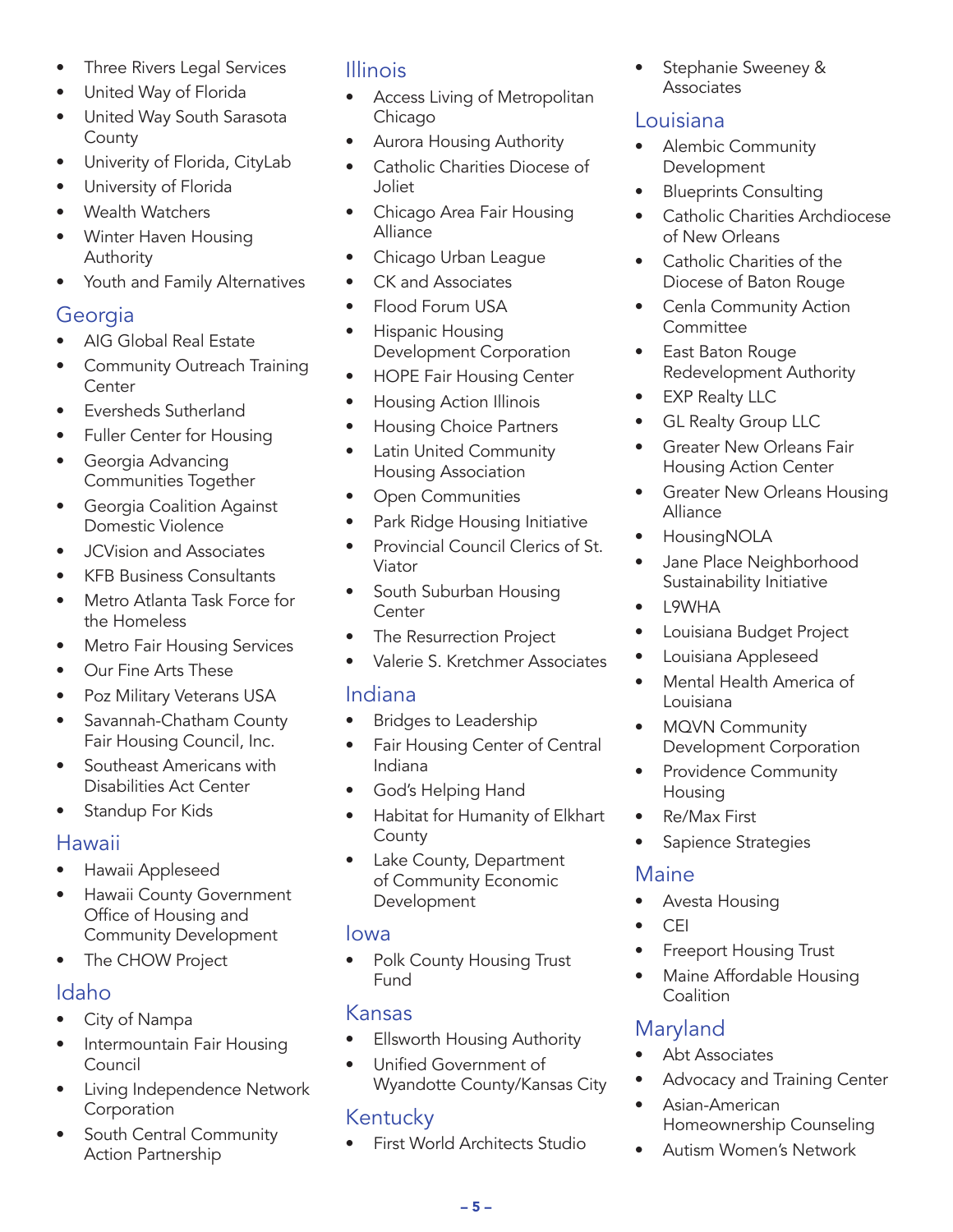- Baltimore Neighborhoods
- Coalition Homes, Inc.
- Community Preservation and Development Corporation
- Congregation of Our Lady of Charity of the Good Shepherd, US Provinces
- Du & Associates
- Maryland Affordable Housing **Coalition**
- Montgomery County Coalition for the Homeless
- Montgomery County Housing Opportunity Council
- Montgomery Housing Partnership
- Operation Pathways
- Partnership for Inclusive Disaster Strategies
- Project PLASE
- Swift Thomas & Kemp Development Group
- Urban Atlantic
- Xaverian Brothers

# **Massachusetts**

- Birch Island Real Estate Consulting
- Citizens' Housing and Planning Association
- Edward A. Thomas Esq., LLC
- Homes for Families
- Massachusetts Association of Community Development **Corporations**
- Massachusetts Fair Housing **Center**
- Massachusetts Law Reform Institute
- Massachusetts YouthBuild **Coalition**
- Natural Hazard Mitigation Association
- RoundStone Group
- Uniting Citizens for Affordable Housing in Newton

# Michigan

• Building Families First Community Organization

- Financial Justice Coalition
- Habitat for Humanity Northeast Michigan
- Michigan Community Reinvestment Coalition
- Michigan Historic Preservation **Network**
- Michigan State University, College of Law, Housing Law Clinic

#### **Minnesota**

- Casa de Esperanza: National Latin@ Network for Healthy Families and Communities
- Integrated Community **Solutions**
- Metropolitan Fair Housing Council of Oklahoma
- Metropolitan Interfaith Council on Affordable Housing
- Minnesota Housing Partnership
- Our Spring Lake Store

# **Missouri**

- **Better Family Life**
- Community LINC
- Empower Missouri
- Greater Kansas City Housing Information Center

# Montana

• ADAPT Montana

#### Nebraska

- Friend Housing Authority
- Sisters of Mercy West Midwest Justice Team

#### Nevada

• ACTIONN

#### New Jersey

- Advocates for Peace and Social Justice
- City of Jersey City, Community Development
- Consumer Credit and Budget Counseling, Inc d/b/a National Foundation for Debt Management
- Fair Share Housing Center of New Jersey
- Habitat for Humanity Northern Ocean
- Hamilton Partnership for Paterson
- Housing Community Development Network of New Jersey
- Jersey City, Office of Community Development
- Manufactured Home Owners Association of New Jersey
- Monarch Housing Associate
- New Jersey Association on **Correction**
- New Jersey Tenants **Organization**

#### New Mexico

• New Mexico Coalition To End Homelessness

#### New York

- Alliance Against Homeless of Bergen County
- Alternatives Federal Credit Union
- Arbor Housing And Development
- **ARC** Foundation
- Care for the Homeless
- Carroll Gardens Association
- Catholic Charities Community Services, Archdiocese of New York
- Center for New York City Neighborhoods
- Central Oklahoma Commercial Association of REALTORS
- Central Park Gardens Tenants' Association
- Chhaya Community Development Corporation
- City of Mt. Vernon, Continuum of Care
- CLUSTER Community Services
- CNY Fair Housing
- Coalition for the Homeless
- Columba Kavanagh House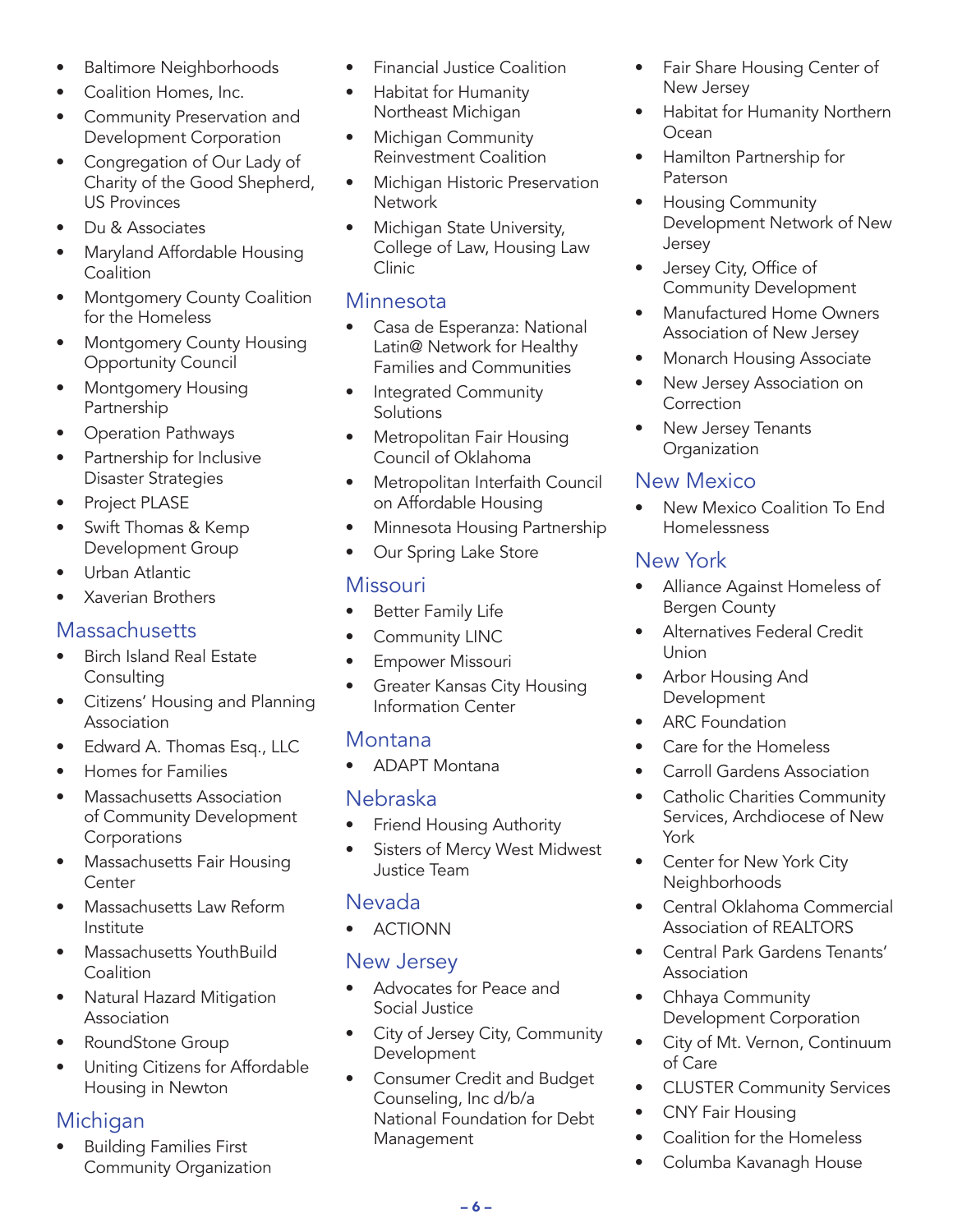- Community Access
- Community League of the **Heights**
- Community Solutions
- Coordinated Care Services, Inc.
- Delos
- Disabled in Action of Greater Syracuse
- Empire Justice Center
- Fair Housing Justice Center
- Family of Woodstock
- Flatbush Development Corporation
- Fordham Bedford Housing Corporation
- Geel Community Services
- Good Shepherd Services
- Habitat for Humanity New York City
- Habitat for Humanity of Ontario County
- Habitat for Humanity of Tompkins and Cortland **Counties**
- Hellenic American Neighborhood Action **Committee**
- Help Save Puerto Rico Initiative
- Hudson River Housing
- Human Development Services of Westchester
- Independent Living Center of the Hudson Valley
- Lantern Community Services
- Local Initiatives Support Corporation, New York City
- Long Island Housing Services
- Make the Road New York
- Mohawk Valley Housing and Homeless Coalition
- Morningside Heights Multi-Cultural Tenants Organization
- NAACP, Mid-Manhattan **Branch**
- Neighborhood Housing Services of Jamaica, Inc.
- Neighborhood Preservation Coalition of New York State
- New York Association on Independent Living
- New York City Housing Development Corporation
- New York Democratic County **Committee**
- New York Housing Coalition of Chemung County
- New York Housing Conference
- New York State Homes and Community Renewal
- New York State Rural Advocates
- New York State Tenants and Neighbors Coalition
- Newburgh Housing Authority
- Northeast Hawley Development Association, Inc.
- Northern Regional Center For Independent Living
- PathStone Corporation
- Program Design and Development, LLC
- Project Hospitality
- Public Housing Communities
- Rebuilding Together New York **City**
- Rensselaer County Housing Resources
- Rensselaer Housing Authority
- Resource Center for Independent Living
- Rochester/Monroe County Homeless Continuum of Care, Inc.
- RUPCO
- Rutgers Resident Council
- South Country Community Land Trust
- Southern Tier Independence **Center**
- Southside United Housing Development Corporation
- Supportive Housing Network Of New York
- Syracuse University, Burton Blatt Institute
- Tenants and Neighbors
- The Ali Forney Center
- The Community Preservation Corporation
- The Guidance Center of **Westchester**
- The Housing Council at PathStone
- Town of Hamburg
- Troy Rehabilitation and Improvement Program
- Westgate Tenants Association @ Stonehenge Village
- YWCA of Rochester and Monroe County
- YWCA of Syracuse and Onondaga County
- YWCA of the Greater Capital Region
- Center for Puerto Rican Studies

# North Carolina

- **Brock Ventures**
- City of Winston-Salem Community Development **Department**
- Disability Rights, Education, Activism, and Mentoring (DREAM)
- Financial Pathways of the Piedmont
- Foundation for Health Leadership & Innovation
- Habitat for Humanity Wilson Area
- Housing Authority of the City of High Point
- Legal Aid of North Carolina
- North Carolina Coalition to End Homelessness
- North Carolina Housing Coalition
- North Carolina Justice Center
- North Carolina Pro Bono Resource Center
- Office of North Carolina Governor Roy Cooper
- Self-Help Credit Union
- Working Films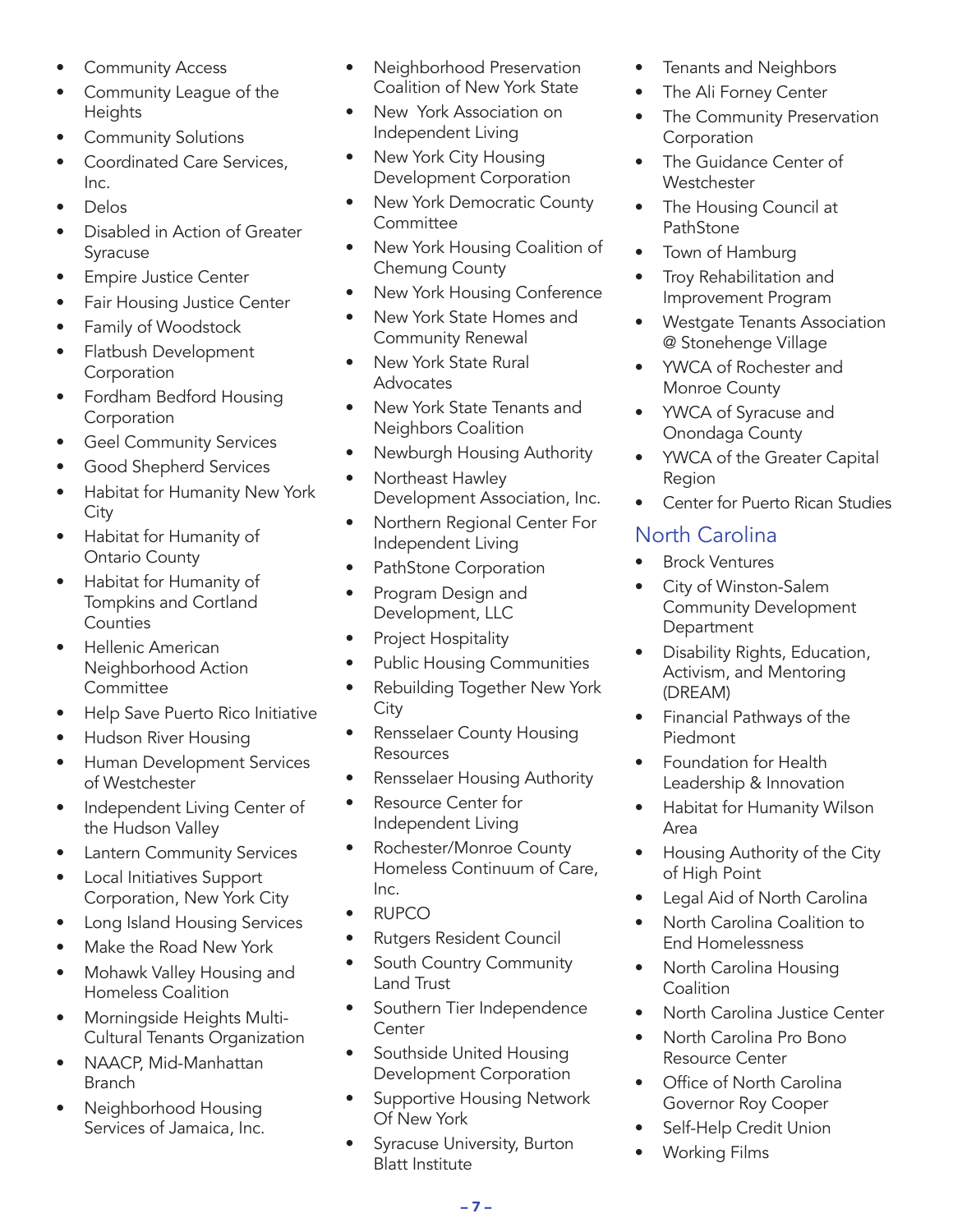# North Dakota

• Minot Area Homeless Coalition

#### Ohio

- Affordable Housing Alliance of Central Ohio
- Barbara Poppe and Associates
- Central Ohio Fair Housing Association
- Cleveland Tenants **Organization**
- Council For Health & Human Service Ministries, United Church Of Christ
- Coalition on Homelessness and Housing in Ohio
- Fair Housing Advocates Association
- Fair Housing Resource Center
- Housing Research & Advocacy **Center**
- Miami Valley Fair Housing Center
- Sisters of Charity
- The Partnership Center
- YMCA Columbus

#### Oklahoma

DeBruler, Inc.

# Oregon

- Baker Schonchin Holdings Corporation
- Northwest Consumer Affairs
- ROSE Community Development

# Pennsylvania

- Allentown Housing Authority
- Beaver County Behavioral Health
- **Capreit**
- Catholic Social Services **Scranton**
- Housing Equality Center of Pennsylvania
- Integra Home Counseling
- Interfaith Housing Assistance Corporation of Chester County
- Liberty Resource
- National Resource Center on Domestic Violence
- Nazareth Housing Services
- Pennsylvania Association of Housing & Redevelopment Agencies
- **Scranton Counseling Center**
- Uptown Partners of Pittsburgh

## Puerto Rico

- American Baptist Home Mission Societies
- Ayuda Legal Huracán MaríaPR
- Bill's Kitchen
- Casa La Providencia
- Coalición de Coaliciones Pro Personas sin Hogar de PR
- Corporación del Proyecto ENLACE del Caño Martín Peña
- Corporacion La Fondita de Jesus
- Corporacion Milagros del Amor
- Fundacion CAF
- Fundación Fondo de Acceso a la Justicia, Inc.
- Hope Builders Inc
- Individual
- Instituto Especial para el Desarrollo Integral del Individuo, la Familia y la Comunidad, Inc.
- Island View Resort
- Mavi PR
- MAVI-NEADA
- PathStone Corporation
- Puerto Rico Legal Services
- Puertorrican Planning Society
- Red de Fundaciones de Puerto Rico Inc.
- Servicios Legales
- Taller Salud

# Rhode Island

• HousingWorks Rhode Island

# South Carolina

• Development Steps

- Habitat for Humanity Abbeville/McCormick Counties
- Habitat for Humanity Aiken County
- Habitat for Humanity of Cherokee Co
- Habitat for Humanity of Kershaw County
- Habitat for Humanity of Spartanburg
- Habitat for Humanity of York **County**
- South Carolina Appleseed Legal Justice Center
- South Carolina Association of Habitat Affiliates
- South Carolina Community Loan Fund
- South Carolina Housing

#### **Tennessee**

- Erwin Housing Authority
- GAP Community Development Resources
- Shield
- The Fifteenth Avenue Baptist Community Development Corporation

#### Texas

- Accessible Housing Austin!
- Accessible Housing Resources
- Advocacy Outreach
- Atlantic Housing Foundation
- Austin Community Design & Development Center
- Austin Habitat for Humanity
- Austin Housing Coalition
- Austin Tenants Council
- Business and Community Lenders of Texas
- Cambridge Development Group
- Career and Recovery Resources
- Catholic Charities of the Archdiocese of Galveston-Houston
- **Center for Public Policy Priorities**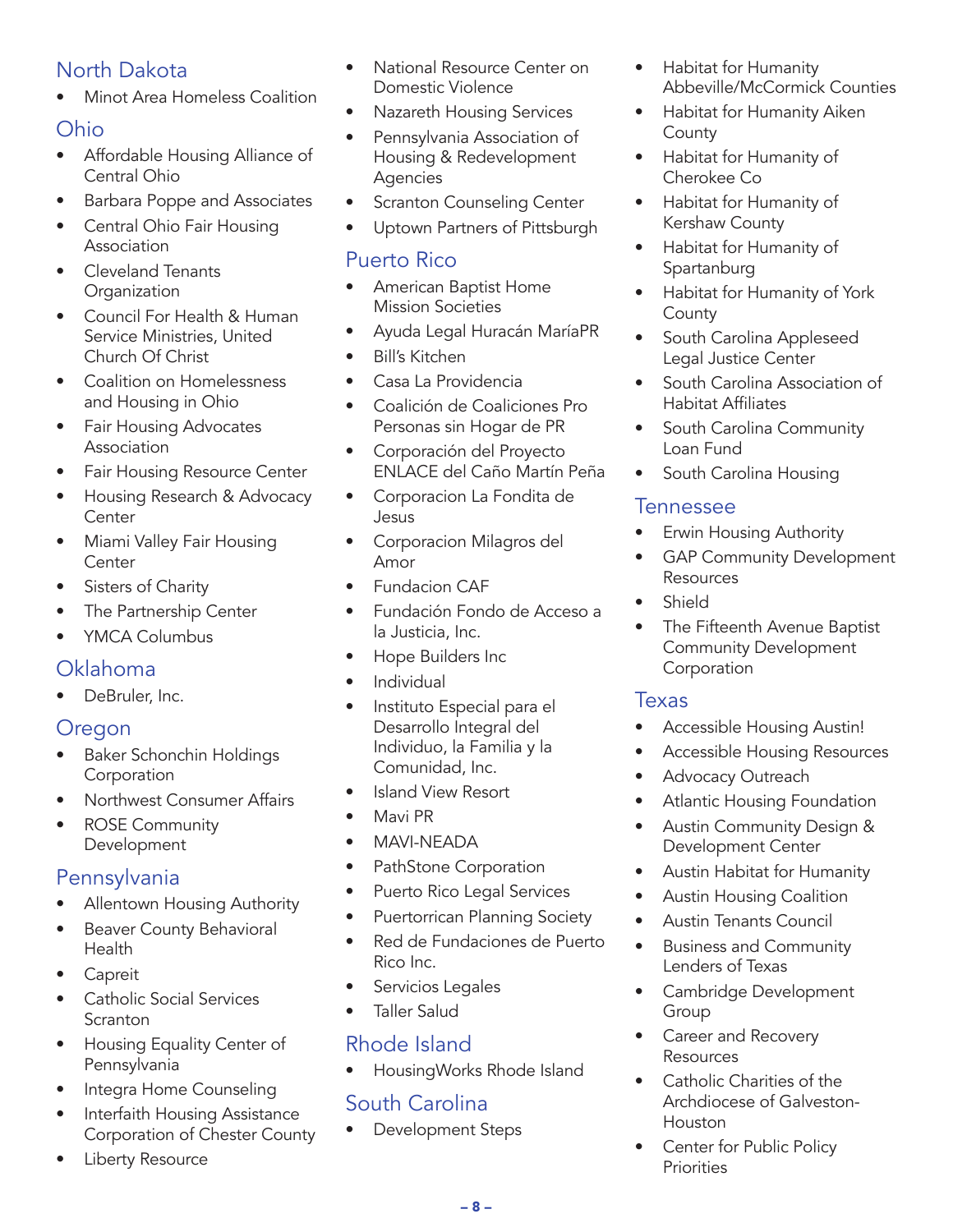- Center For Transforming Lives
- City of Amarillo
- City of Beaumont
- City of Corpus Christi
- City of Galveston
- City of Garland
- City of Houston, Housing and Community Development
- City of McAllen
- City of Pasadena
- City of Plano
- City of Rockport
- Coalition for The Homeless of Houston/Harris County
- County of Hidalgo, Texas
- Covenant Community Capital
- Del Rio Housing Authority
- Dental Health Arlington
- Easter Seals Greater Houston
- ECHOS
- Family Restoration and Economic Empowerment
- Greater Houston Fair Housing Center
- Greater Houston Partnership
- Guadalupe Neighborhood Development Corporation
- HARC Research
- Harris County, Office of Homeland Security and Emergency Management
- House the Homeless
- Housing Channel
- Housing for Houston
- Houston Center For Independent Living
- Houston Housing Authority
- Humble Area Assistance **Ministries**
- I Am Pleased Development **Center**
- Inclusive Communities Project
- La Union Del Pueblo Entero
- Local Initiatives Support Corporation, Houston
- Local Initiatives Support Corporation, San Antonio
- Lone Star Legal Aid
- Meals on Wheels of Tarrant **County**
- Meals on Wheels Texas
- Mid-Coast Family Services
- My Brother's Keeper Outreach **Center**
- National Alliance on Mental Illness, Abilene
- Neighborworks Laredo
- New Hope Housing
- North Texas Fair Housing **Center**
- Northwest Assistance **Ministries**
- Project LIFT
- Proyecto Azteca
- RAISE Texas
- Rebekah Baines Johnson **Center**
- San Antonio Coalition For Veterans And Families
- San Antonio Housing Authority
- Shell Center for Sustainability, Rice University
- State Bar of Texas, Legal Access Division
- Team Rubicon
- Texas A&M University
- Texas Affiliation of Affordable Housing Providers
- Texas Appleseed
- Texas Association of Community Development Corporations
- Texas Homeless Network
- Texas Housers
- Texas Organizing Project
- Texas RioGrande Legal Aid
- Texas Tenants' Union
- True Casa Consulting
- Valley AIDS Council
- Volunteers of America, Texas

– 9 –

- Waco Community Development
- Waco Housing Authority

# Utah

- Crossroads Urban Center
- Family Promise
- Salt Lake City County, Continuum of Care
- Salt Lake Homeless Coordinating Council
- University of Utah
- Utah Center for Civic Improvement
- Utah Housing Coalition

# Vermont

- Brattleboro Area Affordable Housing
- **Housing Vermont**
- Randolph Area Community Development Corporation
- Rural*Edge*
- Vermont Affordable Housing **Coalition**

# Virgin Islands

- U.S. Virgin Islands Housing **Authority**
- Virgin Islands University Center for Excellence in Developmental Disabilities

# Virginia

- Community Housing Partners
- Habitat for Humanity Farmville Area
- Habitat for Humanity Virginia
- Housing Opportunities Made Equal of Virginia
- James City County
- Piedmont Housing Alliance
- Prosperity Housing
- SP Group LLC
- Virginia Housing Alliance

# Washington

- Catholic Charities Housing Services of Yakima
- Design Research
- Fair Housing Center of **Washington**
- Greenfield Institute